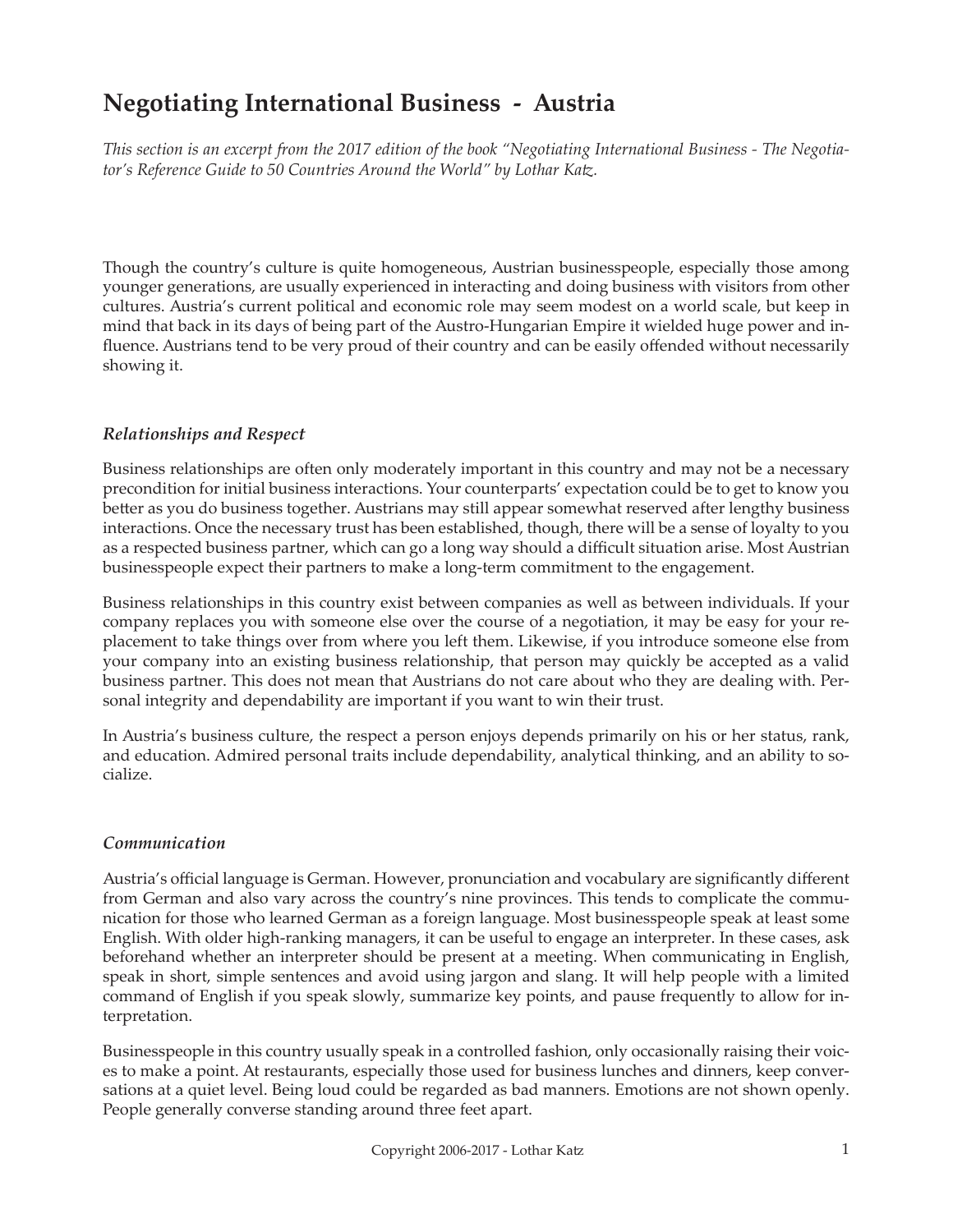Communication is usually quite direct. Although Austrians may prefer a diplomatic style and could sometimes make vague statements, they are usually willing to share their opinions, concerns, and feelings with others. They do not find it difficult to say 'no' if they dislike a request or proposal. In situations where there is a strong conflict of opinions, people can even appear blunt and confrontational. Do not read too much into this.

Austrians use body language sparingly. They may make some physical contact, but there is usually not a lot of it. The American *OK* sign, with thumb and index finger forming a circle, could be read as an obscene gesture in Austria. The thumbs-up gesture is positive as it signals approval. Eye contact should be frequent, as this conveys sincerity and helps build trust. However, do not stare at people.

## *Initial Contacts and Meetings*

Having a local contact can be an advantage but is usually not a necessary precondition to doing business in Austria. Letters of introduction by someone your local business counterpart knows and respects can be very powerful.

Negotiations in Austria may be conducted by individuals or teams of negotiators. A senior executive should attend the initial meeting for your company. There will not be an expectation that the executive attend future meetings.

If possible, schedule meetings at least three to four weeks in advance, and do not cancel one on short notice since doing so could be viewed as rude. Since Austrians want to know who they will be meeting, provide details on titles, positions, and responsibilities of attendees ahead of time. Agreeing on an agenda upfront can also be useful. That agenda is usually strictly followed. At any meeting, whether business or social, it is strongly advisable to be very punctual. The German term for being late, 'zu spät,' translates into 'too late' in English. Being more than 10 to 15 minutes late without having a valid and plausible excuse can be an offense.

Names are usually given in the order of first name, family name. Some Austrians might state their names in the opposite order, which can be confusing. Use *Mr./Ms.* or *Herr/Frau* plus the family name. If a person has a professional or academic title, it is very important to use it instead, followed by the family name. Only close friends call each other by their first names. Introductions are accompanied by firm handshakes. Men should wait for women to initiate handshakes.

The exchange of business cards is an essential step when meeting someone for the first time, so bring more than you need. Most businesspeople in Austria read English, so there is no need to have your card translated. Show doctorate degrees on your card and make sure that it clearly states your professional title, especially if you have the seniority to make decisions. When presenting your card, smile and keep eye contact, then take a few moments to look at the card you received.

Meetings usually start with some small talk intended to establish personal rapport. People appreciate a sense of humor, but keep it light and friendly, and be careful not to overdo it. One's private life is usually not a subject for discussion around meetings. Business tends to be a serious matter in Austria. Most meetings are quite formal. The primary purpose of the first meeting is to become acquainted. However, most of it will focus on business topics. It is vital to come well prepared as Austrians hate wasting time. There may be no room to discuss anything that is not on the agenda.

Presentation materials should be attractive, with good and clear visuals. Keep your presentation succinct and methodically thought out. Since people here value directness, be straightforward about both positive and negative aspects. Austrians are suspicious of hype and exaggerations. Having your English-language handout materials translated to German is not required but will be appreciated.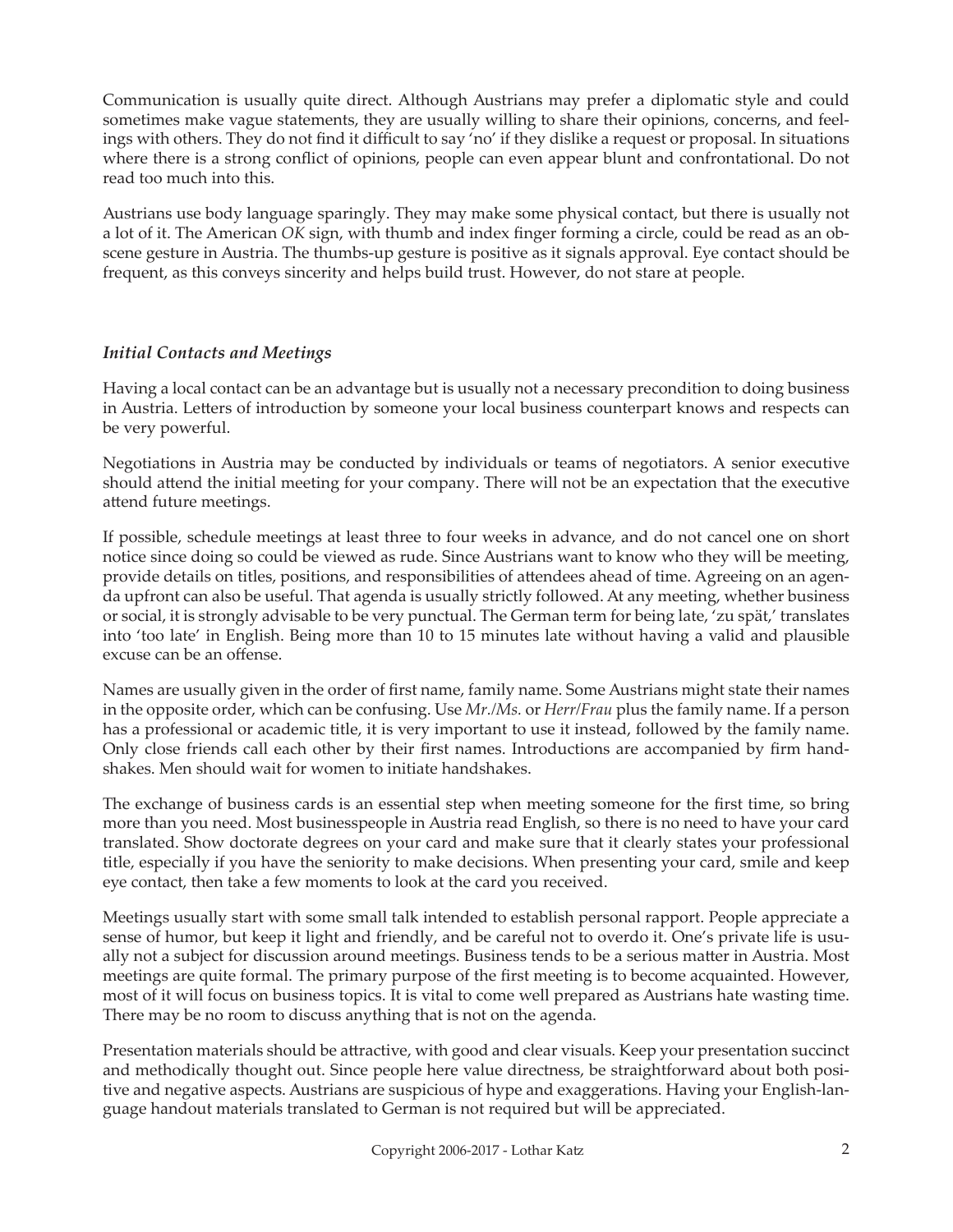## *Negotiation*

**Attitudes and Styles –** To Austrians, negotiating is usually a joint problem-solving process. While the buyer is in a superior position, both sides in a business deal own the responsibility to reach agreement. They may focus equally on near-term and long-term benefits. The primary negotiation style is cooperative, but people may be unwilling to agree with compromises unless it is their only option to keep the negotiation from getting stuck. Since Austrians believe in the concept of win-win, they expect you to reciprocate their respect and trust. It is strongly advisable to avoid open confrontation and to remain calm, friendly, patient, and persistent.

Should a dispute arise at any stage of a negotiation, you may be able to reach resolution by focusing on logical arguments and facts while remaining open and constructive.

**Sharing of Information –** Austrian negotiators could spend considerable time gathering information and discussing details before the bargaining stage of a negotiation begins. They usually share at least some information and rarely take it negatively if you ask about sensitive details, even if they may not want to answer.

**Pace of Negotiation –** Expect negotiations to be rather slow. Like their German neighbors, Austrians often follow a methodical and carefully planned approach in preparing for the negotiation and gathering information. Aspects of your proposals could be scrutinized repeatedly. Remain patient, control your emotions, and accept the inevitable delays. You may be able to speed up the process by sharing vital information upfront rather than 'keeping your cards close to your chest.'

Austrians generally prefer a monochronic work style. They are used to pursuing actions and goals systematically, and they dislike interruptions or digressions. When negotiating, they often work their way down a list of objectives in sequential order, bargaining for each item separately, and may be unwilling to revisit aspects that have already been agreed upon. This style may be difficult to tolerate for negotiators from highly polychronic cultures, such as most Asians, Arabs, some Southern Europeans, or most Latin Americans, who could view it as closed-minded and overly restrictive. In any case, do not show irritation or anger when encountering this behavior. Instead, be willing to bargain over some items individually. Otherwise, clearly indicate that your agreement is conditional and contingent on other items.

**Bargaining –** Most Austrians are not fond of bargaining and strongly dislike haggling. In addition, many do not appreciate aggressive sales techniques and view negotiations as a 'necessary evil' rather than a process to enjoy. Although the bargaining stage of a negotiation can be extensive, prices rarely move by more than 15 to 25 percent between initial offers and final agreement.

Austrians often prefer a straightforward negotiation style. They use deceptive techniques only infrequently, such as telling lies, sending fake non-verbal messages, pretending to be disinterested in the whole deal or in single concessions, misrepresenting an item's value, or making false demands and concessions. Do not take such tactics personally and refrain from lying at or grossly misleading your counterparts, as doing so could damage business relationships. Carefully orchestrated, 'good cop, bad cop' can be an effective tactic to use in your own negotiation approach. Austrians may claim limited authority, stating that they have to ask for their manager's approval. More often than not, this will be the truth.

Negotiators in the country may use pressure techniques that include opening with their best offer or showing intransigence. When using similar tactics yourself, clearly explain your offer and avoid being aggressive. Austrians could make final offers quite early in the bargaining process; while this is not common practice, they might actually be serious. Periods of silence in conversations are normal and may not represent an attempt to use it as a negotiation technique. Be careful when using pressure tactics such as applying time pressure, making expiring offers, or nibbling. Your counterparts could consider these in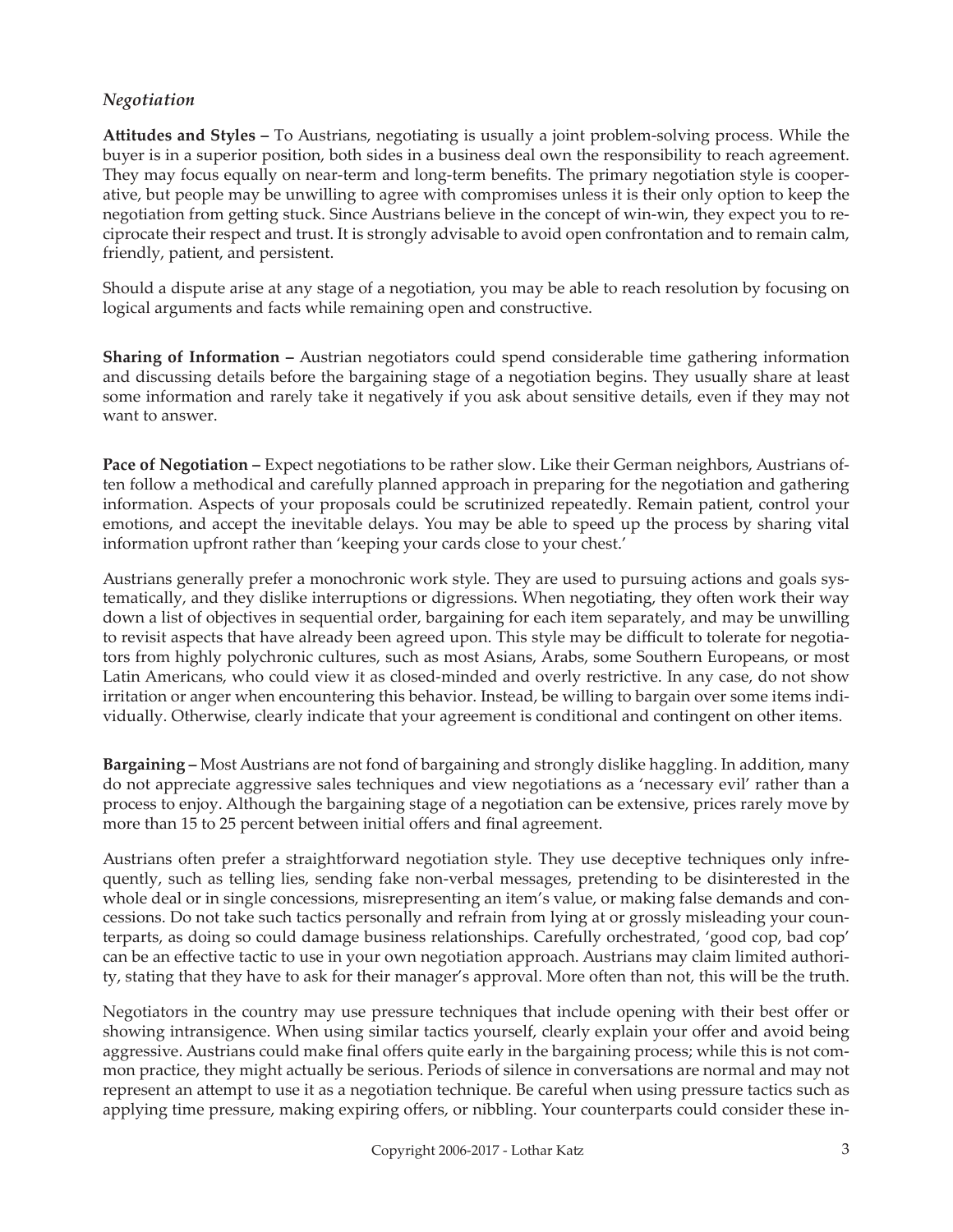appropriate unless they are strongly interested in your offer and clearly understand the rationale behind the approach. Otherwise, while the negotiation is not necessarily over, it may become less constructive.

Austrian negotiators avoid most aggressive or adversarial techniques since they dislike open confrontation. The risk of using such tactics yourself may not be worth the potential gain. While they may use threats and warnings, Austrians rarely openly display anger or walk out of the room. Extreme openings could be viewed as inappropriate and unfriendly, and the tactic rarely works to your advantage. It is best to open with an offer that is already in the ballpark of what you really expect.

Emotional negotiation techniques, such as attitudinal bargaining, attempting to make you feel guilty, or grimacing, may occasionally be employed. It is best to remain calm. Appeals to personal relationships are rare. At times, Austrians may employ defensive tactics such as changing the subject, asking probing or very direct questions, making promises, or keeping an inflexible position.

Introducing written terms and conditions can be effective as this approach helps shorten the bargaining process, which your Austrian counterparts could find desirable.

Corruption and bribery are very rare in Austria. It is strongly advisable to stay away from giving gifts of significant value or making offers that could be read as bribery.

**Decision Making –** Companies are often hierarchical here, even though they may initially not seem that way, and people expect to work within clearly established lines of authority. Decision makers are usually senior executives who will consider the best interest of the group or organization. They may sometimes delegate their authority to lower levels in the hierarchy. It is important to find or create opportunities to directly influence the decision maker rather than only meeting with subordinates. Because decision making is a methodical process that is conducted with great diligence and precision, it takes much time and requires patience.

When making decisions, businesspeople may apply universal principles rather than considering the specific situation. Personal feelings and experiences weigh less strongly than empirical evidence and other objective facts do, but they usually consider all aspects. Austrians are often uneasy with change and reluctant to take risks. If you expect them to support a risky decision, you may need to find ways for them to become comfortable with it first, for instance by explaining contingency plans, outlining areas of additional support, or by offering guarantees and warranties.

## *Agreements and Contracts*

Capturing and exchanging meeting summaries can be an effective way to verify understanding and commitments. Actions that have been agreed upon are sometimes implemented immediately, even if a final contract is still pending. Although that contract is still very important, interim agreements are usually kept.

Written contracts are serious matters in Austria and tend to be lengthy. They often spell out very detailed terms and conditions for the core agreements as well as for many eventualities. Legal aspects could be reviewed repeatedly. Signing the contract is important not only from a legal perspective, but also as a strong confirmation of your Austrian partners' commitment.

It is advisable to consult a local legal expert before signing a contract.

Contracts are usually dependable and the agreed terms are viewed as binding. Requests to change contract details after signature could be considered as bad faith and will meet with strong resistance.